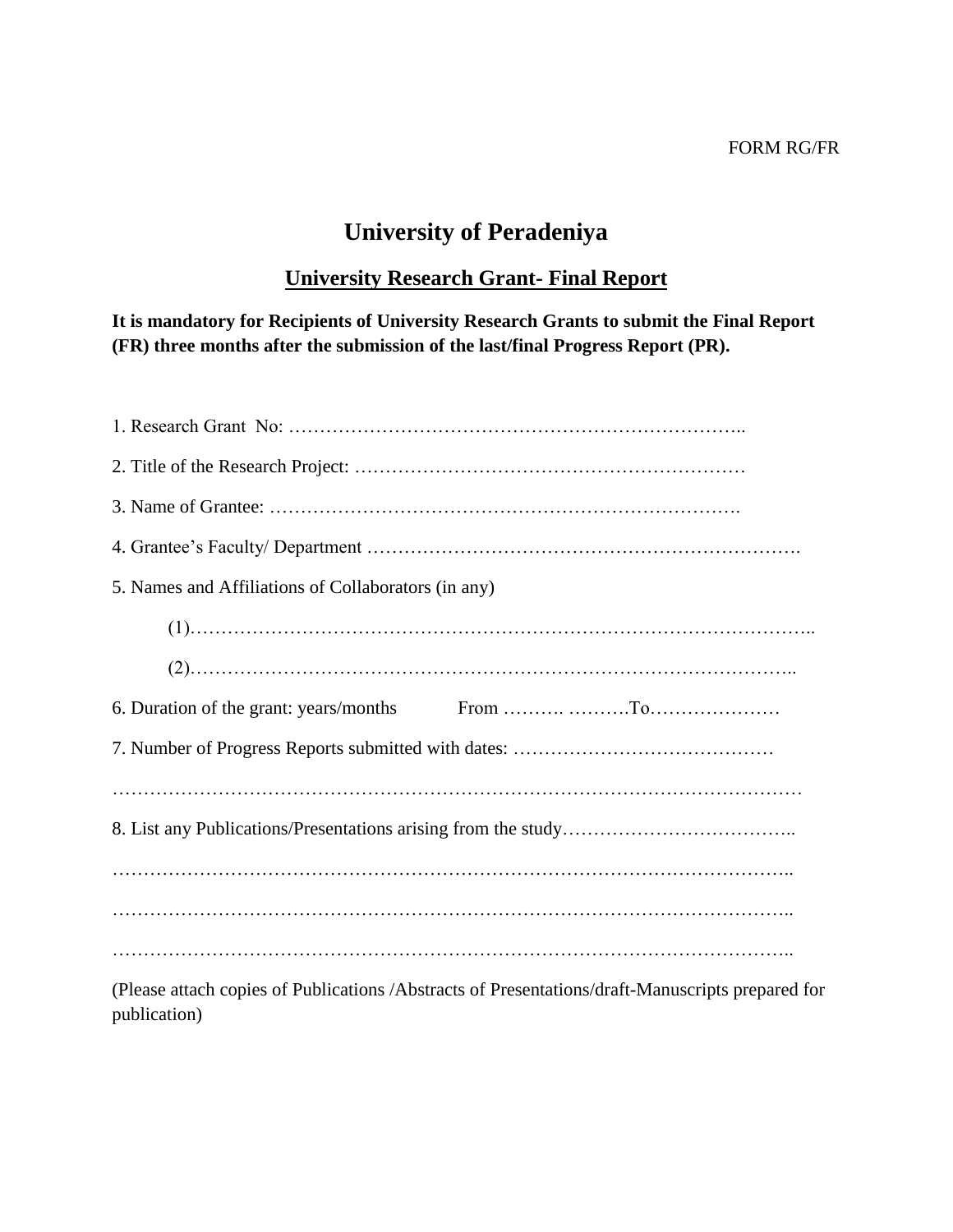9. Provide a detailed report of the study (Please attach a separate annexure).

Detailed report should contain the following:

Title of the Project Abstract/Summary (Not more than 100 words) Introduction (Giving background information) **Objectives** Materials & Methods Results: Data collected (To be presented as text, tables & figures) Data analysis Discussion **Conclusions** Acknowledgments References (Prepared according to Author / Year system) 10. Was the work planned completed? If not, what were the main constrains/problems for not completing? …………………………………………………………………………………… ………………………………………………………………………………………………..

………………………………………………………………………………………………. ………………………………………………………………………………………………. 11. Any deviations from the Project Proposal…………………………………………………. …………………………………………………………………………………………………. …………………………………………………………………………………………………..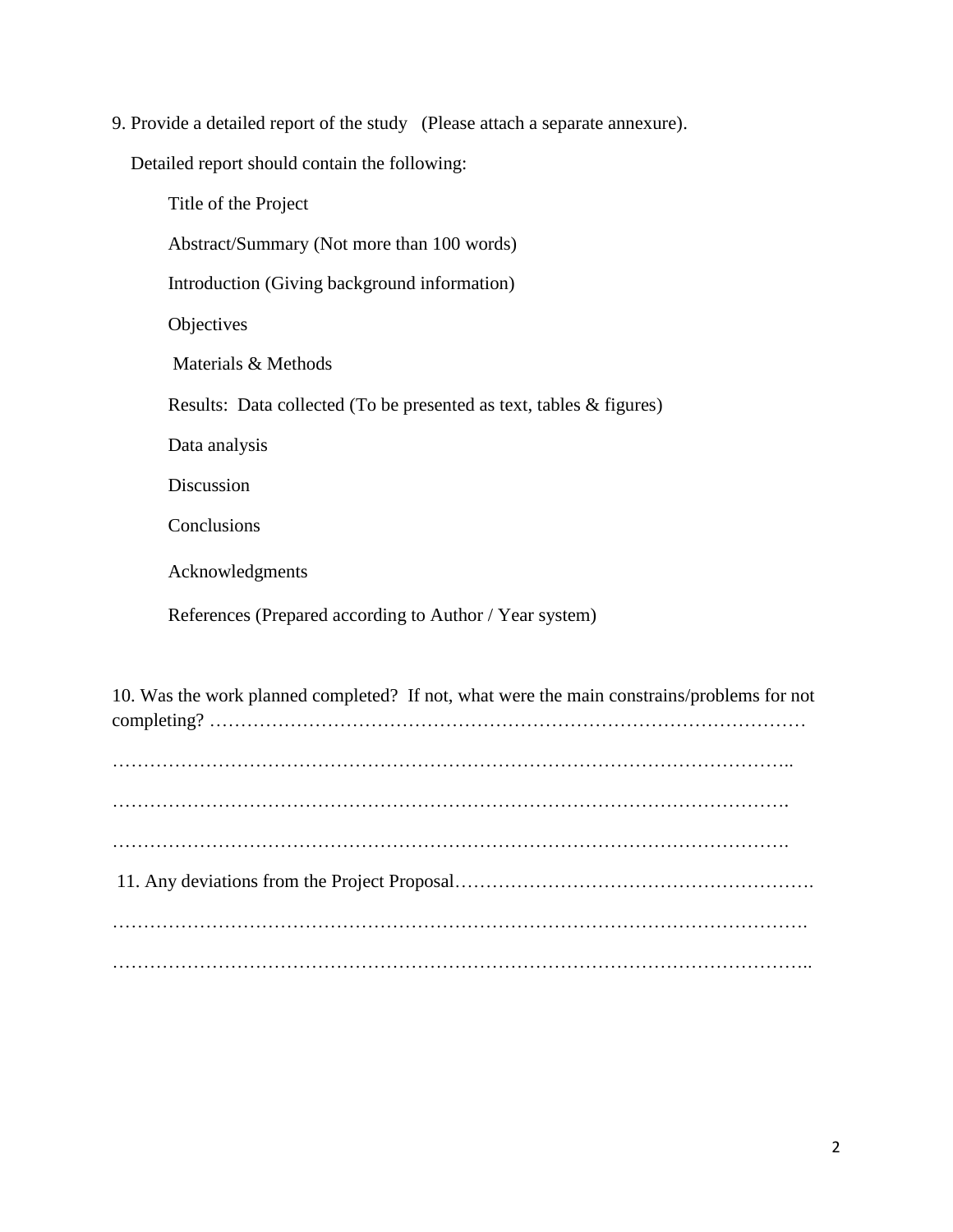12. Financial statement (Final):

|                               | Amount<br>Allocated | Amount<br>spent | <b>Balance</b> |
|-------------------------------|---------------------|-----------------|----------------|
| a) Literature Survey          |                     | .               | .              |
| b) Stationary                 | .                   | .               | .              |
| c) Postage                    | .                   | .               | .              |
| $d)$ Equipment $*$            | .                   | .               | .              |
| e) Chemicals                  |                     | .               | .              |
| f) Consumables                | .                   | .               |                |
| g) Data processing assistance |                     | .               | .              |
| h) Travel                     | .                   | .               | .              |
| i) Other $**$                 | .                   | .               | .              |

\* Equipment :

List below the equipment purchased

(Please attach a letter from the Head of the Department giving details of Inventory book records for each item)

\*\* Other (Please specify)

13. Certification by the Bursar:

I certify that the Financial statement given by the Grantee under Section 10 is correct.

 …………… ……………………… ………. …………………….. Date Name of the Bursar Signature of the Bursar